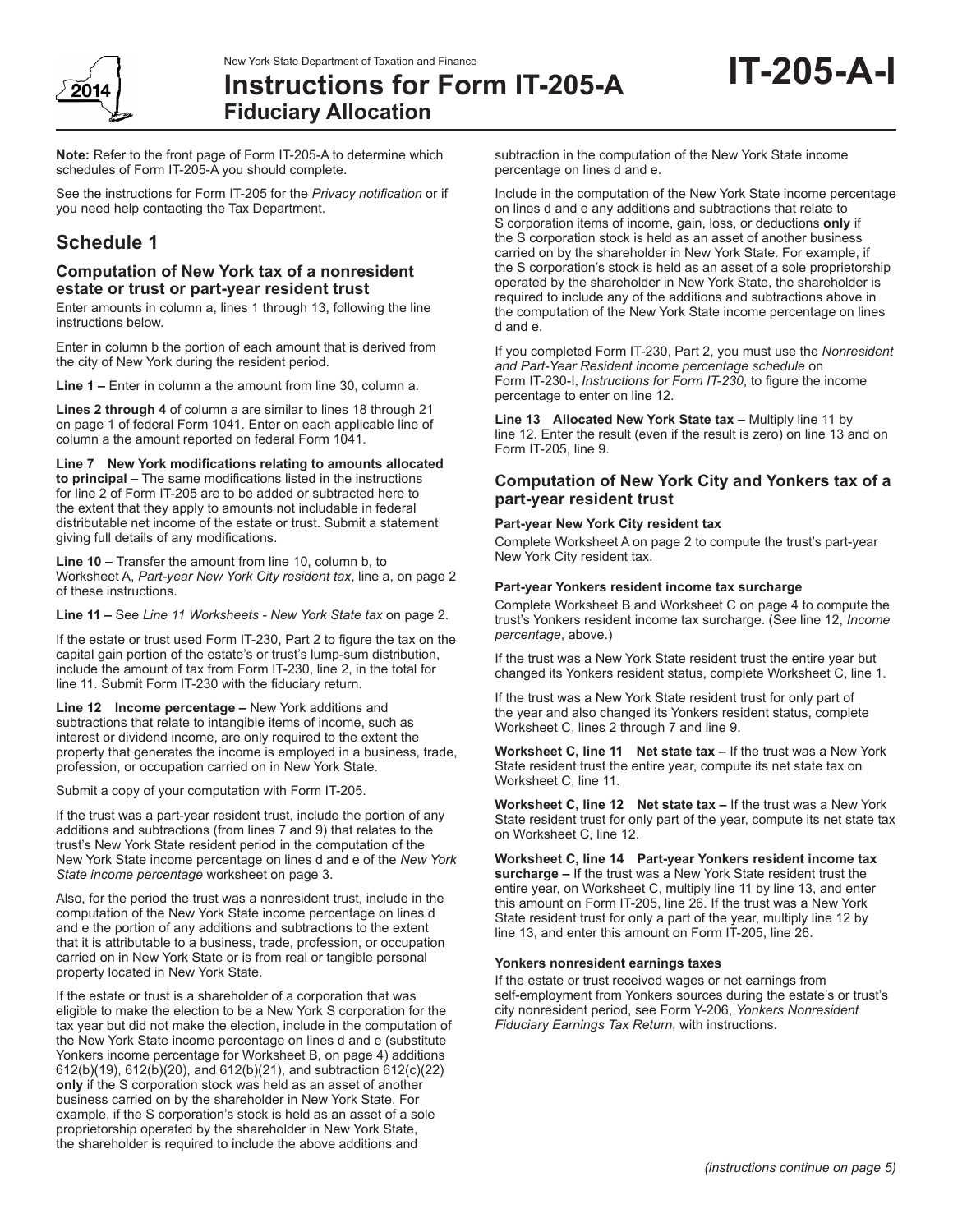#### **Page 2** of 7 **IT-205-A-I** (2014)

### **Worksheet A**

| Part-year New York City resident tax |                                                                                                                                               |  |  |  |  |  |  |
|--------------------------------------|-----------------------------------------------------------------------------------------------------------------------------------------------|--|--|--|--|--|--|
|                                      | a New York City taxable income (from line 10,                                                                                                 |  |  |  |  |  |  |
| b                                    | Figure the part-year New York City tax on the<br>amount on line a using the New York City tax<br>rate schedule on page 4. Also enter this tax |  |  |  |  |  |  |

#### **Line 11 Worksheets – New York State tax**

#### - NYAGI worksheet -

|   | Complete New York adjusted gross income (NYAGI) worksheet<br>as follows:                                                                                                                |   |  |  |  |  |
|---|-----------------------------------------------------------------------------------------------------------------------------------------------------------------------------------------|---|--|--|--|--|
| 1 | Enter federal adjusted gross income (as computed<br>using federal Form 1041, line 15c instructions for<br>allowable miscellaneous deductions)                                           |   |  |  |  |  |
| 2 | Enter amount from Form IT-205-A, column a,                                                                                                                                              |   |  |  |  |  |
| 3 | Enter the net amount of the fiduciary share of<br>additions and subtractions from Form IT-205.<br>lines 63 through 70, that relate to the income<br>reported on Form IT-205-A, lines 14 |   |  |  |  |  |
|   |                                                                                                                                                                                         | 3 |  |  |  |  |
| 4 |                                                                                                                                                                                         | 4 |  |  |  |  |
| 5 | New York adjusted gross income (line 1 and add<br>or subtract line 4; enter here and on Form IT-205.                                                                                    |   |  |  |  |  |

#### **Tax computation**

- If *NYAGI worksheet*, line 5, is **\$104,600 or less,** compute the estate's or trust's New York State tax on the amount on Form IT-205-A, line 10, using the *New York State tax rate schedule* on page 3 of these instructions. Enter the tax amount on Form IT-205-A, line 11.
- If *NYAGI worksheet*, line 5, is **more than \$104,600,** the estate or trust must compute its tax using the appropriate tax computation worksheet below.

**Tax computation worksheet 1**

If *NYAGI worksheet*, line 5, is more than \$104,600, but not more than \$1,046,350, and the estate's or trust's taxable income from Form IT-205-A, line 10, is \$209,250 or less, the estate or trust must compute its tax using this worksheet.

|    | Enter the amount from NYAGI worksheet,                                                                                                                                   |   |
|----|--------------------------------------------------------------------------------------------------------------------------------------------------------------------------|---|
| 2  | Enter the estate's or trust's taxable income                                                                                                                             |   |
| 3  | Multiply line 2 above by $6.65\%$ (.0665)<br>(Stop: If the line 1 amount above is \$154,600<br>or more, skip lines 4 through 8 and enter<br>the line 3 amount on line 9) | З |
|    | 4 Enter the estate's or trust's New York State tax<br>on the line 2 amount above from the New York                                                                       | 4 |
| 5. |                                                                                                                                                                          | 5 |
| 6  | Enter the excess of line 1 over \$104,600                                                                                                                                | 6 |
| 7  | Divide line 6 by \$50,000 and round the result                                                                                                                           |   |
| 8  |                                                                                                                                                                          | 8 |
| 9  | Add lines 4 and 8. Enter here and on                                                                                                                                     | 9 |

#### - Tax computation worksheet 2 -

If *NYAGI worksheet*, line 5, is more than \$209,250, but not more than \$1,046,350, and the estate's or trust's taxable income from Form IT-205-A, line 10, is more than \$209,250, the estate or trust must compute its tax using this worksheet. 1 Enter the amount from *NYAGI worksheet*, line 5 ............................................................... 1

- 2 Enter the estate's or trust's taxable income from Form IT-205-A, line 10............................. 2
- 3 Multiply line 2 above by 6.85% (.0685) (Stop: If the line 1 amount above is \$259,250 or more, skip lines 4 through 10 and enter the line 3 amount on line 11) ........................... 3
- 4 Enter the estate's or trust's New York State tax on the line 2 amount above from the *New York State tax rate schedule* .................................... 4 5 Subtract line 4 from line 3 ............................... 5 6 Enter \$487 on line 6 ........................................ 6 487
- 7 Subtract line 6 from line 5 ............................... 7 8 Enter the excess of line 1 over \$209,250 ........ 8 9 Divide line 8 by \$50,000 and round the result to the fourth decimal place ............................. 9
- 10 Multiply line 7 by line 9 ................................... 10 11 Add lines 4, 6, and 10. Enter here and on Form IT-205-A, line 11 ..................................... 11

#### **Tax computation worksheet 3**

If *NYAGI worksheet*, line 5, is more than \$1,046,350, the estate or trust must compute its tax using this worksheet.

| 1  | Enter the amount from NYAGI worksheet,                                                                                                   |                 |
|----|------------------------------------------------------------------------------------------------------------------------------------------|-----------------|
| 2  | Enter the estate's or trust's taxable income                                                                                             | 2               |
| 3  | Multiply line 2 above by 8.82% (.0882)<br>(Stop: If the line 1 amount above is \$1,096,350<br>or more, skip lines 4 through 10 and enter | 3               |
| 4  | Enter the estate's or trust's New York State tax<br>on the line 2 amount above from the New York                                         | 4               |
| 5  |                                                                                                                                          | 5               |
| 6  | If line 2 is \$209,250 or less, enter \$487 on line 6.<br>If line 2 is <b>more than \$209,250</b> , enter \$905 on                       | 61              |
| 7  |                                                                                                                                          |                 |
| 8  | Enter the excess of line 1 over \$1,046,350                                                                                              |                 |
| 9  | Divide line 8 by \$50,000 and round the result                                                                                           | 9               |
| 10 |                                                                                                                                          | 10 <sup>1</sup> |
| 11 | Add lines 4, 6, and 10. Enter here and on                                                                                                | 11              |

*(continued)*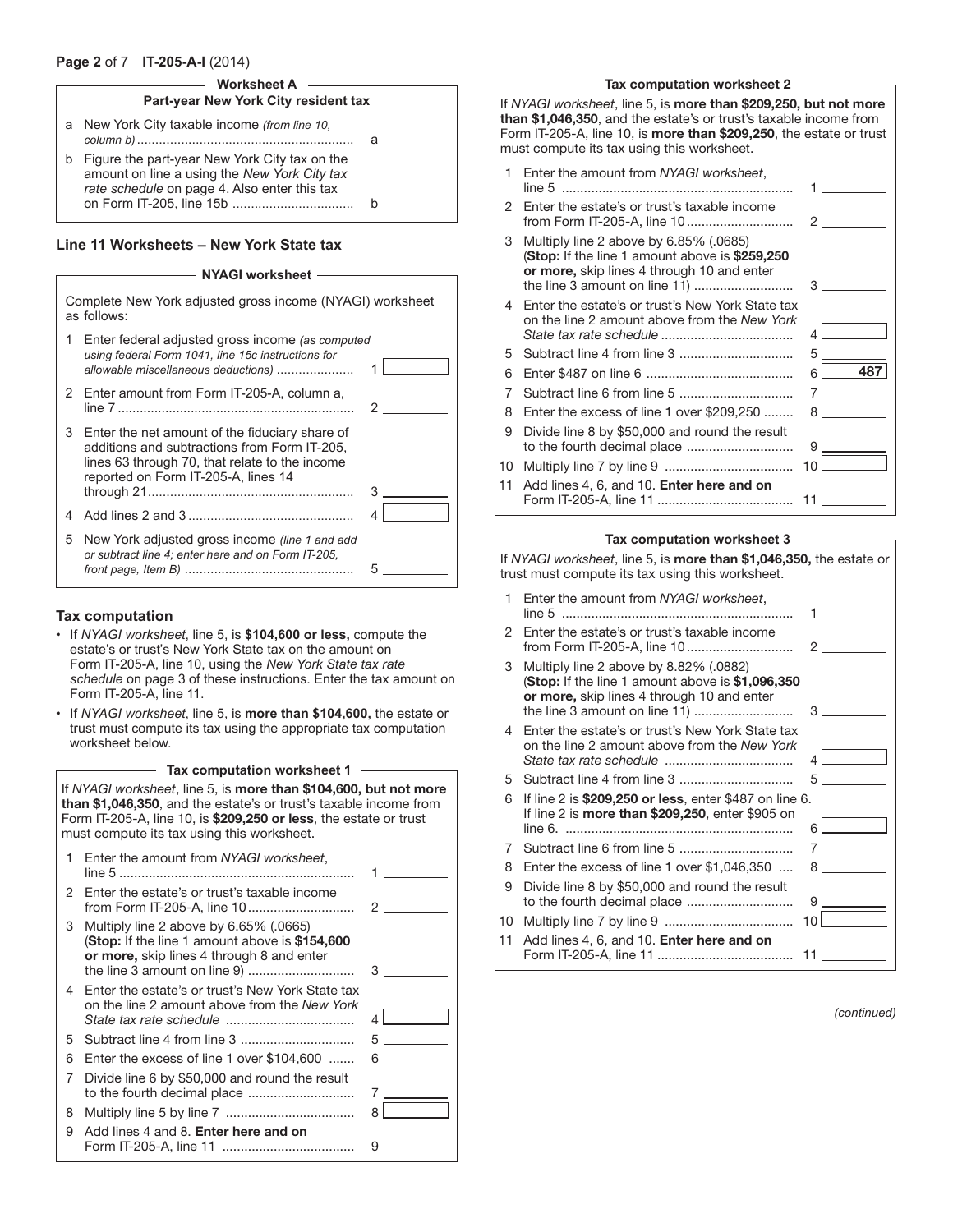| New York State tax rate schedule |           |                 |           |              |       |              |                   |              |             |  |
|----------------------------------|-----------|-----------------|-----------|--------------|-------|--------------|-------------------|--------------|-------------|--|
| If taxable income is:            | over      | but<br>not over |           | Base tax is: |       |              |                   |              |             |  |
| \$                               | 0         | \$<br>8,300     |           |              | 4%    |              | of taxable income |              |             |  |
|                                  | 8,300     | 11,450          | 332<br>\$ | plus         | 4.5%  |              | of amount over    |              | \$<br>8,300 |  |
|                                  | 11,450    | 13,550          | 474       | plus         | 5.25% | п            |                   | $\mathbf{H}$ | 11,450      |  |
|                                  | 13,550    | 20,850          | 584       | plus         | 5.9%  | $\mathbf{H}$ | $\mathbf{u}$      | $\mathbf{H}$ | 13,550      |  |
|                                  | 20,850    | 78,400          | 1.015     | plus         | 6.45% | $\mathbf{H}$ |                   | $\mathbf{H}$ | 20,850      |  |
|                                  | 78,400    | 209,250         | 4,727     | plus         | 6.65% | $\mathbf{H}$ |                   | $\mathbf{H}$ | 78,400      |  |
|                                  | 209,250   | 1,046,350       | 13,428    | plus         | 6.85% | п            | $\mathbf{H}$      | $\mathbf{H}$ | 209,250     |  |
|                                  | 1,046,350 |                 | 70,770    | plus         | 8.82% | $\mathbf{H}$ |                   | $\mathbf{H}$ | 1,046,350   |  |

### New York State income percentage

| <b>b</b> Enter the portion of any administration costs, income distribution deduction, exemption, and other deductions used<br>in determining federal adjusted gross income that relate to items of income, gain, loss, and deduction derived from or |  |
|-------------------------------------------------------------------------------------------------------------------------------------------------------------------------------------------------------------------------------------------------------|--|
|                                                                                                                                                                                                                                                       |  |
| d Enter amount from Form IT-205-A, line 7, column a, that relates to New York source income (see line 12 instructions on                                                                                                                              |  |
|                                                                                                                                                                                                                                                       |  |
|                                                                                                                                                                                                                                                       |  |
|                                                                                                                                                                                                                                                       |  |
| h Divide line g above by line 5 from the NYAGI worksheet on page 2. Round the result to the fourth decimal place and                                                                                                                                  |  |

*(continued on page 4)*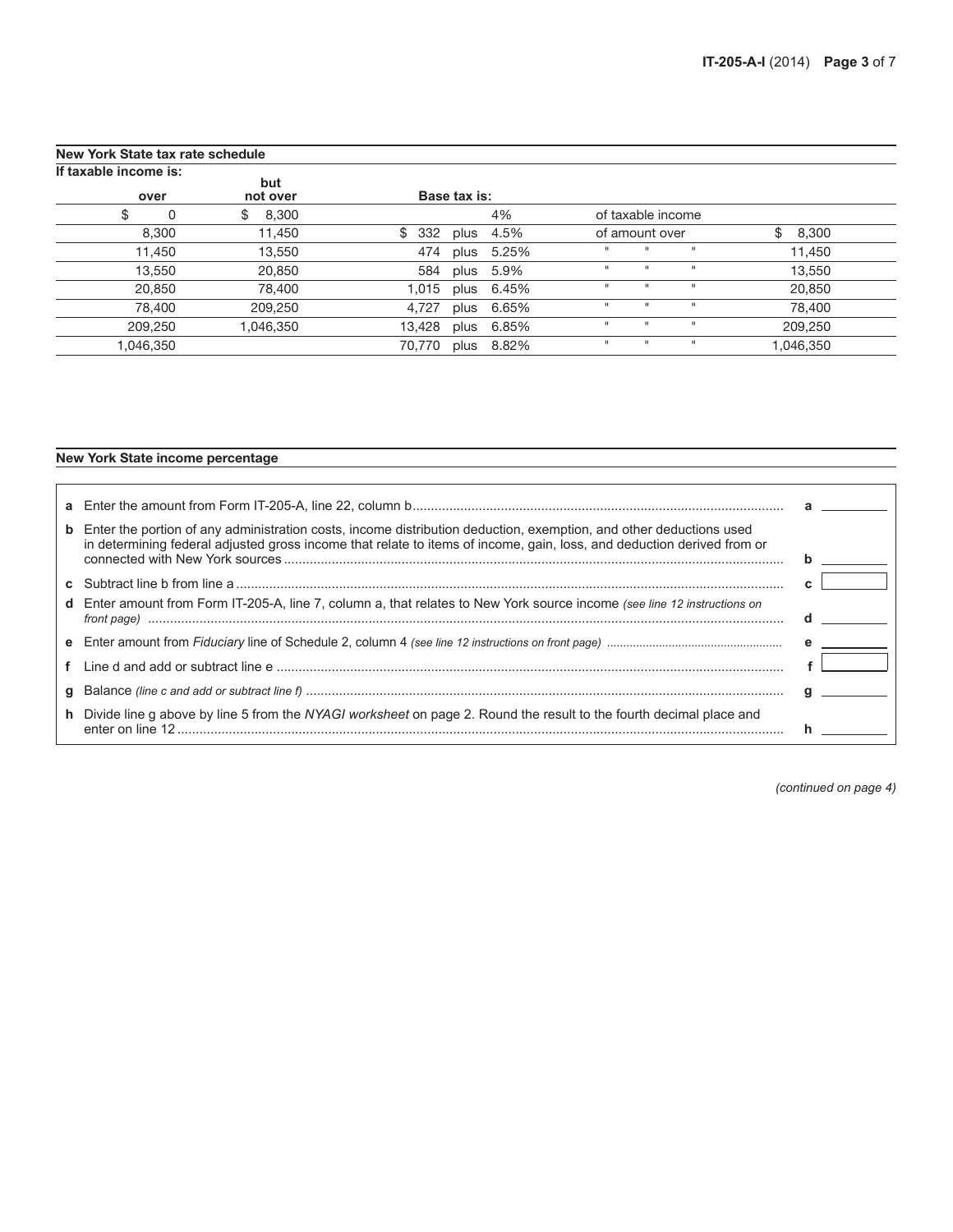## **New York City tax rate schedule**

| If the city taxable income is: |                 |        |  |             |                                              |          |  |  |
|--------------------------------|-----------------|--------|--|-------------|----------------------------------------------|----------|--|--|
| over                           | but<br>not over |        |  |             | Enter on page 2, Worksheet A, line b:        |          |  |  |
|                                | \$12.000        |        |  | 2.907%      | of the amount on <i>Worksheet A</i> , line a |          |  |  |
| 12.000                         | 25,000          | 349    |  | plus 3.534% | of excess over                               | \$12.000 |  |  |
| 25,000                         | 50.000          | 808    |  | plus 3.591% | $\mathbf{H}$<br><br>.                        | 25,000   |  |  |
| 50.000                         | 500.000         | 1.706  |  | plus 3.648% | <b>H</b><br><br>$\mathbf{u}$                 | 50.000   |  |  |
| 500.000                        |                 | 18.122 |  | plus 3.876% | $\mathbf{H}$<br><br>$\mathbf{u}$             | 500.000  |  |  |

## **Part-year Yonkers resident income tax surcharge worksheets**

| Worksheet B $\longrightarrow$<br>Yonkers income percentage                                                                                                                                                                                            |  |  |  |  |  |  |
|-------------------------------------------------------------------------------------------------------------------------------------------------------------------------------------------------------------------------------------------------------|--|--|--|--|--|--|
|                                                                                                                                                                                                                                                       |  |  |  |  |  |  |
| <b>b</b> Enter the portion of any administration costs, income distribution deduction, exemption, and other deductions used in<br>determining federal adjusted gross income that relate to items of income, gain, loss, and deduction derived from or |  |  |  |  |  |  |
|                                                                                                                                                                                                                                                       |  |  |  |  |  |  |
| d Enter amount from line 7, column a, that relates to Yonkers resident period (see line 12 on the front page of these                                                                                                                                 |  |  |  |  |  |  |
|                                                                                                                                                                                                                                                       |  |  |  |  |  |  |
|                                                                                                                                                                                                                                                       |  |  |  |  |  |  |
|                                                                                                                                                                                                                                                       |  |  |  |  |  |  |
|                                                                                                                                                                                                                                                       |  |  |  |  |  |  |

|    | Worksheet C                                                                                   |    |                                  |      |       |                                  |  |  |
|----|-----------------------------------------------------------------------------------------------|----|----------------------------------|------|-------|----------------------------------|--|--|
|    | Part-year Yonkers resident income tax surcharge                                               |    |                                  |      |       |                                  |  |  |
|    |                                                                                               |    | Full-year<br><b>NYS resident</b> |      |       | Part-year<br><b>NYS resident</b> |  |  |
|    |                                                                                               |    |                                  |      |       |                                  |  |  |
| 2  |                                                                                               |    |                                  |      |       |                                  |  |  |
| 3  |                                                                                               |    |                                  |      |       |                                  |  |  |
| 4  |                                                                                               |    |                                  |      |       |                                  |  |  |
| 5  |                                                                                               |    |                                  |      |       |                                  |  |  |
| 6  |                                                                                               |    |                                  |      |       |                                  |  |  |
|    | Refundable credits from Form IT-205, line 33 (less any claim of right credit                  |    |                                  |      |       |                                  |  |  |
|    |                                                                                               |    |                                  |      |       |                                  |  |  |
| 8  |                                                                                               |    |                                  |      |       |                                  |  |  |
| 9  |                                                                                               |    |                                  |      |       |                                  |  |  |
| 10 |                                                                                               | 10 |                                  | $\%$ |       | $\%$                             |  |  |
| 11 |                                                                                               | 11 |                                  |      |       |                                  |  |  |
| 12 |                                                                                               | 12 |                                  |      |       |                                  |  |  |
| 13 |                                                                                               |    |                                  |      | .1675 |                                  |  |  |
| 14 | Part-year Yonkers resident income tax surcharge (multiply line 11 by line 13 and              |    |                                  |      |       |                                  |  |  |
|    | also enter this amount on Form IT-205, line 26; or multiply line 12 by line 13 and also enter |    |                                  |      |       |                                  |  |  |
|    |                                                                                               | 14 |                                  |      |       |                                  |  |  |
|    |                                                                                               |    |                                  |      |       |                                  |  |  |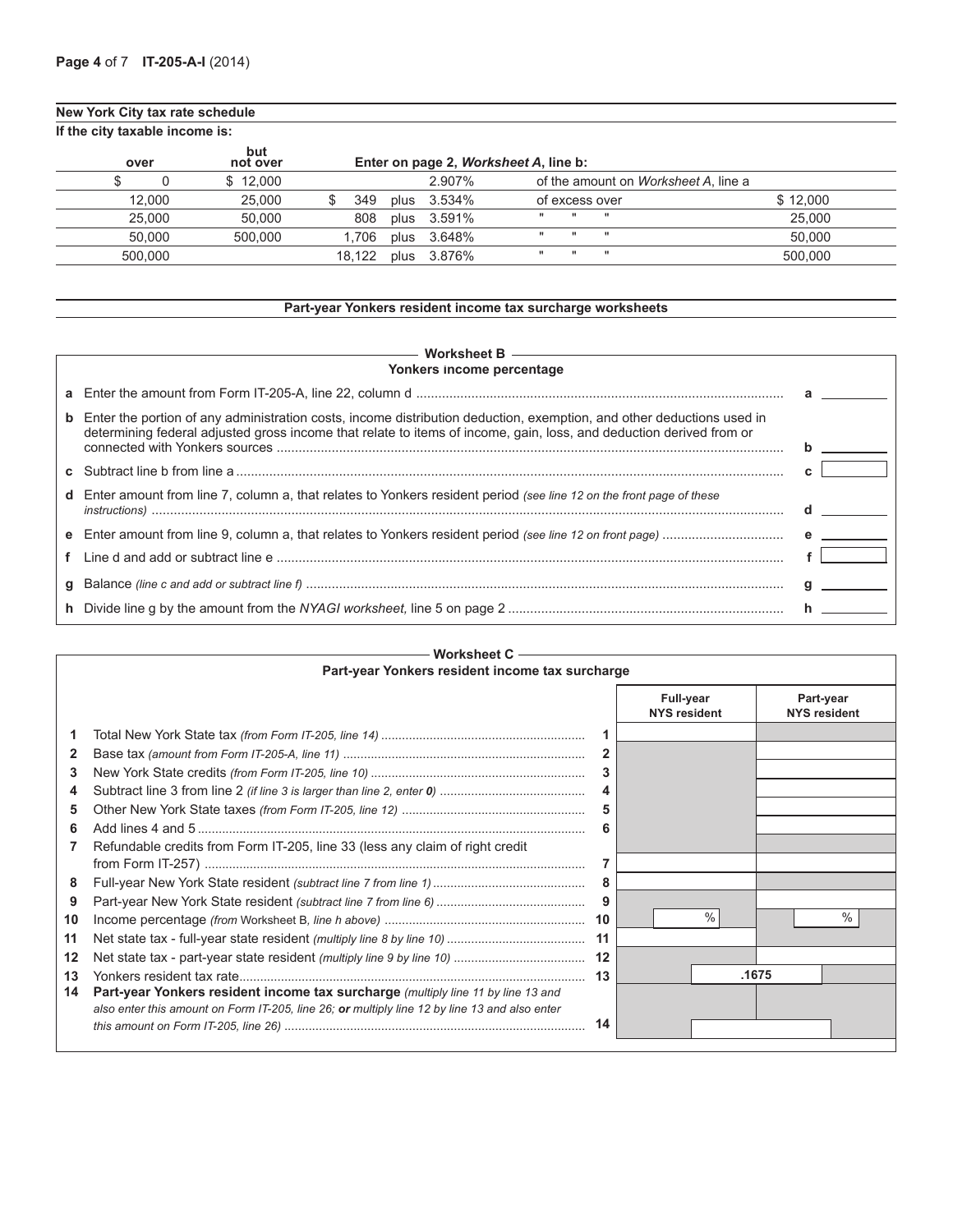## **Schedule 2**

## **Fiduciary's and beneficiary's share of income from New York State sources**

Allocate the federal distributable net income from New York State sources (line 38, column b) in Schedule 2 to the estate or trust (fiduciary) and its beneficiaries in proportion to their respective shares in the federal distributable net income of the estate or trust. Submit additional sheets if necessary.

**Column 1 –** Enter the respective shares of federal distributable net income of each beneficiary and of the fiduciary on the appropriate lines of column 1. Use the same letter (a or b) as used in Schedule C of Form IT‑205 to identify each beneficiary. Note that solely for purposes of determining the allocation of income from New York State sources that applies among the nonresident taxpayers, entries must be made for both resident and nonresident beneficiaries. If you are required to complete Form IT-205, Schedule C, columns 3, 4, and 5, the entries in columns 3 and 4 will be identical to the entries in Form IT-205-A, Schedule 2, columns 1 and 2.

**Column 2 –** Determine the percentage interest of each beneficiary and the fiduciary in the federal distributable net income of the estate or trust based upon amounts in column 1. Enter these percentages in column 2.

**Column 3 –** Enter on the *Totals* line of column 3 the total income from New York sources included in federal distributable net income of the estate or trust (from line 38, column b). The share of each nonresident beneficiary or of the fiduciary of a nonresident estate or trust or part-year resident trust in the total amount is determined by multiplying the total income from New York sources (column 3 total) by the column 2 percentage. No entry is required in this column for a resident beneficiary or the fiduciary of a resident estate or trust.

**Column 4 –** Enter the fiduciary adjustment (from Form IT‑205, line 70) on the *Totals* line of column 4. The share of each nonresident beneficiary or the fiduciary of a nonresident estate or trust in the total amount is determined by multiplying the total fiduciary adjustment by the column 2 percentage. The nonresident beneficiary's share of fiduciary adjustment is to be reported on his or her Form IT-225, *New York State Modifications*, as a net addition or net subtraction. If the estate or trust has no federal distributable net income, the share of each beneficiary in the fiduciary adjustment must be in proportion to his or her share of the estate or trust income for the tax year, under local law or the governing instrument, which is required to be distributed currently and any other amounts of the income distributed in the tax year. Any balance of the fiduciary adjustment not allocable to beneficiaries must be allocated to the estate or trust. If the shares in the fiduciary adjustment are apportioned in accordance with this paragraph, **do not complete Schedule 2**. Instead, show the apportionment in a schedule submitted with the return.

When an item of income, gain, loss, or deduction is attributable to corpus or principal, or the beneficiaries do not share pro rata and the applicable method set out above for apportioning the fiduciary adjustment results in an inequity, as defined in sections 119.3 and 139.4 of the Personal Income Tax Regulations regarding alternate methods of attributing modifications, a fiduciary may, in its discretion, use the applicable method set forth in such regulations. If an alternate method is used, the fiduciary, instead of completing Schedule 2, should submit with the return a schedule containing the information required under the applicable regulation.

# **Schedule 3**

### **Nonresident beneficiary's share of income and deduction from New York State sources**

Use the same letter (a or b) as used in Form IT-205, Schedule C, to identify each beneficiary. Submit additional sheets if necessary.

**Columns 1 through 4 –** Enter in the appropriate column each nonresident beneficiary's share of income, gain, or loss included in his or her share of distributable net income from New York State sources as reported on Form IT-205-A, Schedule 2, column 3. (Also see column 5 instructions for deductions.) Amounts are to be reported by the nonresident beneficiaries on the appropriate lines 1 through 18 of their nonresident income tax returns (Forms IT-203) as income from New York State sources.

**Column 5 –** Submit a separate schedule showing each nonresident beneficiary's share of other deductions from New York State sources included in the beneficiary's total share of distributable net income.

# **Schedule 4**

### **Details of federal distributable net income and amounts from New York State sources**

Enter in column a the amount reported on federal Form 1041 for the applicable items listed in Schedule 4. **If the fiduciary was a part-year resident trust, also include in the** *Federal amount*  **column all items the trust would be required to include if the trust were filing a federal return on the accrual basis.** Enter in column b the portion of each amount that is derived from New York sources.

Enter in column c the portion of each amount that was received during the period of New York City residency. Enter in column d the portion of each amount that was received during the period of Yonkers residency.

### **New York City and Yonkers resident trust**

If any amount from the trust is subject to the New York City or Yonkers resident income tax, substitute *New York City* or *Yonkers* for *New York State* in the following instructions and include that portion in the applicable column c or d.

**Lines 14 and 15 Interest income and dividends –** Report on lines 14 and 15, column b, income from interest and dividends included in column a that is income from a trade or business carried on in New York State.

**Line 16 Business income (or loss) –** Enter in column b the net profit from a trade or business carried on in New York State by the estate or trust. If business is carried on both in and out of New York State and the New York income can be determined from the books and records of the business, enter in column b on line 16 the net profit from business carried on in New York State, and in column b on the proper lines the other items relating to the New York operations. If the New York income of the business cannot be determined from the books of the business, income must be allocated to New York State in accordance with the formula in Schedule 5 or an approved alternate method. Apply the business allocation percentage (on line 46) to line 16 of column a and to each allocable item of business income, gain, loss or deduction reported in column a on other lines of Schedule 4 to determine the New York amounts.

**Line 17 Capital gain (or loss) –** Enter in column b the gain shown on line 75, column 3. If line 75, column 3, is a net loss, compute the amount of the loss deductible on line 17 following the instructions for Part II of federal Schedule D. (See Schedule 7 instructions on page 7.)

**Line 18 Rents, royalties, partnerships, other estates and trusts, etc. –** Include in column b the portion derived from New York State sources of the estate's or trust's share of income, gain, loss, or deduction from net rents and royalties from: (1) real property situated in New York State, whether or not used in or connected with a business; (2) tangible personal property not used in a business if the property has an actual situs in New York State; and (3) tangible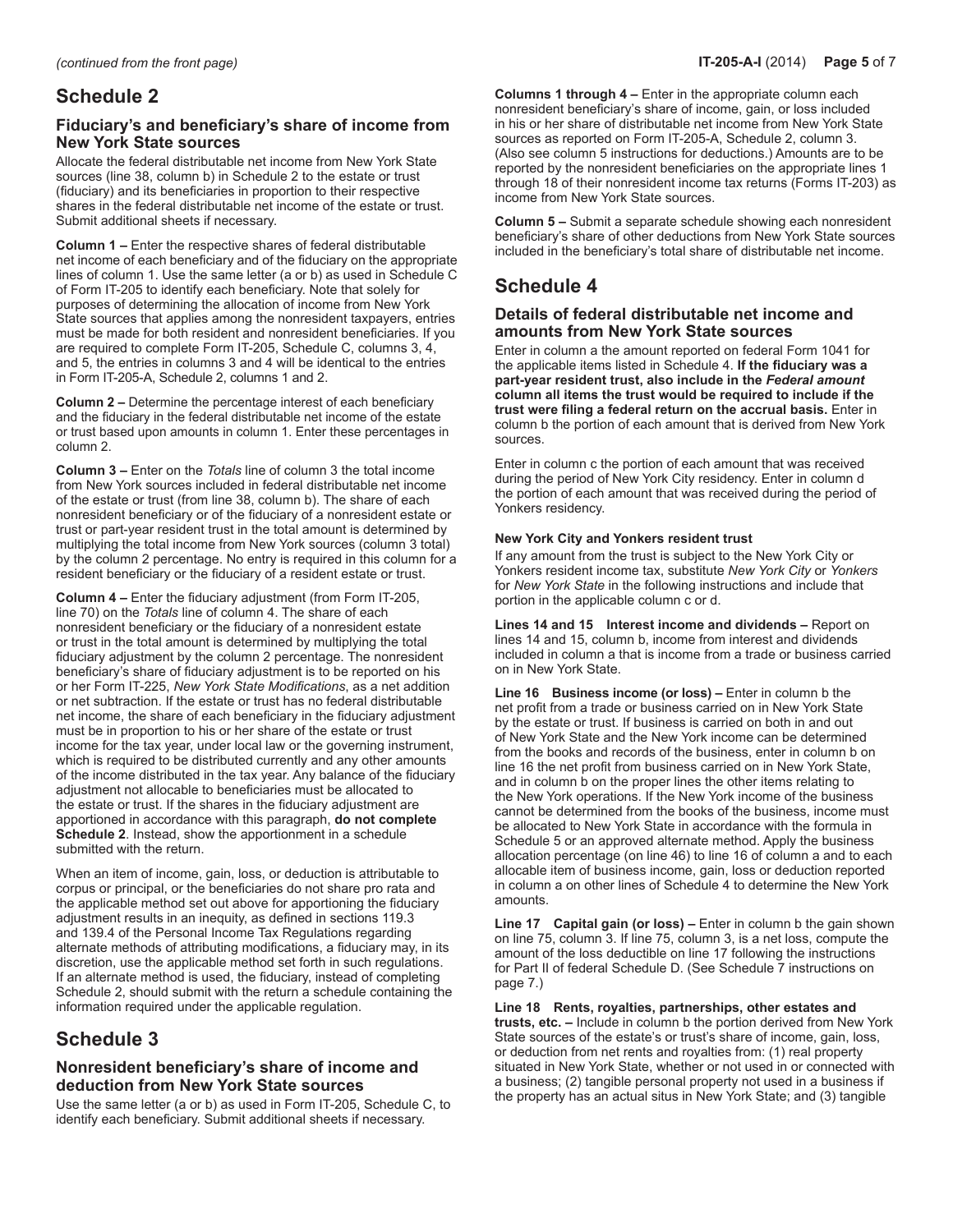#### **Page 6** of 7 **IT-205-A-I** (2014)

and intangible personal property used in or connected with a trade or business carried on in New York State by the estate or trust. Note that the Schedule 5 business allocation percentage does not apply to income from tangible personal property not used in a business or real property, since this income is 100% includable if the property is located in New York State and 100% excludable if the property is located outside New York State.

Also include in column b the portion derived from New York State sources of the estate's or trust's share of income, gain, loss, or deduction from: (1) a partnership (which may ordinarily be obtained from Form IT-204); (2) an S corporation (see Form CT-3-S); (3) other estates or trusts (see Form IT-205 or IT-205-A); and (4) REMICs.

Any portion of the estate's or trust's share of such income, gain, loss, or deduction not reported here must be included elsewhere in Schedule 4, column b, on the appropriate line describing the nature of the income (for example, a partnership's New York capital gain would be included on line 17, column b).

**Passive activity loss limitations –** Any deduction for passive activity losses for an estate or trust must be recomputed to determine the amounts that would be allowed if the federal adjusted gross income took into account only items of income, gain, loss, or deduction derived from or connected with New York sources.

If the trust was a **part-year resident trust**, you must recalculate your passive activity loss limitations as if separate federal returns were filed for the trust's resident and nonresident periods.

**Line 19 Farm income (or loss) –** Enter in column b the net profit from farming carried on in New York State by the estate or trust.

**Line 21 Other income –** Enter in column b any New York source income that is not reportable elsewhere in Schedule 4.

Prizes won by a nonresident in the New York State Lottery are New York source income if:

- the prize was won on or after October 1, 2000; and
- the total proceeds of the prize are more than \$5,000.

If the trust or estate is a shareholder of a federal S corporation for which the election to be a New York S corporation was in effect for the tax year, the estate's or trust's ordinary income to be entered in column b may be obtained from the S corporation.

Report capital gains, dividends, etc. in column b on the appropriate lines.

New York source income also includes any gain from the sale, transfer, or other disposition of shares of stock in a cooperative housing corporation in connection with the grant or transfer of a proprietary leasehold, when the real property comprising the units of such cooperative housing corporation is located in New York State.

**Lines 23 through 28 –** Enter in column b only that portion of each deduction item reported in column a that relates to income derived from New York sources (as reported on lines 14 through 21, column b).

**Lines 31 through 35 –** Enter in column b on lines 31 through 35 the portion of the column a amounts that relates to items of income, gain, loss, or deduction of the estate or trust derived from or connected with New York State sources.

## **Schedule 5**

#### **Formula basis allocation of business income**

Complete Schedule 5 if the estate or trust carries on business both in and out of New York State but does not maintain books and records from which the New York income of the business can be determined. Submit a schedule showing the exact location (street address, city, and state) of each place, whether in or out of New York State, where the estate or trust conducts business. Describe each

place (for example, branch office, agency, factory, etc.) and state whether it is rented or owned by the estate or trust.

When Schedule 5 does not fairly and equitably reflect the income from New York State, an alternate allocation may be used. However, Schedule 5 must be completed, based on the statutory method, and include a detailed explanation of the alternative method used to determine New York income.

**Property percentage –** Figure the average value of real and tangible personal property connected with the estate or trust by completing lines 39, 40, and 41.

**Line 39 Real property owned –** Enter in column 1 the average value of all real property owned by the business. Enter in column 2 the average value of real property owned that is located in New York State.

The average value of the property is determined by (1) adding its adjusted basis at the beginning of the tax year to its adjusted basis at the end of the tax year and  $(2)$  dividing by two.

**Line 40 Real property rented from others –** The value of real property rented to the business and to be included in line 40 generally is eight times the gross rent payable during the tax year for which the return is filed.

**Line 41 Tangible personal property owned –** Enter in column 1 the average value (determined in accordance with the instruction for line 39) of all tangible personal property owned by the business. Enter in column 2 the average value of tangible personal property owned that is located in New York State.

**Line 42 Property percentage –** Add lines 39, 40, and 41 in columns 1 and 2, and enter the total on line 42.

Divide the column 2 total by the column 1 total and round the result to the fourth decimal place. For example, if the total in column 1 is \$15,000 and the total in column 2 is \$10,000, divide the \$10,000 by the \$15,000 and enter the result (.6667) as a percentage (66.67%) in column 3.

**Line 43 Payroll percentage –** Enter wages, salaries, and other personal service compensation paid only to employees of the business. Do not include payments to independent contractors, independent sales agents, etc. Enter the total of the compensation paid to employees during the tax year in connection with business operations carried on both in and out of New York State on line 43, column 1. Enter the part that represents the amount paid in connection with New York operations in column 2. Compensation is paid for services in connection with New York operations if the employee works in or travels out of an office or other place of business located in New York State.

Divide the column 2 total by the column 1 total. Round the result to the fourth decimal place and enter it as a percentage in column 3.

**Line 44 Gross income percentage –** Enter on line 44, column 1, total gross sales made, or charges for services performed, by employees, agents, agencies, or independent contractors of the business in and out of New York State. Enter in column 2 the part that represents gross sales made, or charges for services performed, by employees, agents, agencies, or independent contractors situated at, attached to, or sent out from offices of the business (or its agencies) located in New York State. For example, if a salesperson working out of the New York office covers the states of New York and New Jersey, all sales made by that salesperson are to be allocated to New York and included in column 2.

Divide the column 2 total by the column 1 total. Round the result to the fourth decimal place and enter it as a percentage in column 3.

**Line 46 Business allocation percentage –** Apply the business allocation percentage to each item of business income, gain, loss, or deduction reported in Schedule 4, column a, to determine the amount required to be entered in Schedule 4, column b. Make the appropriate entries in the space below line 46; submit an additional schedule if needed.